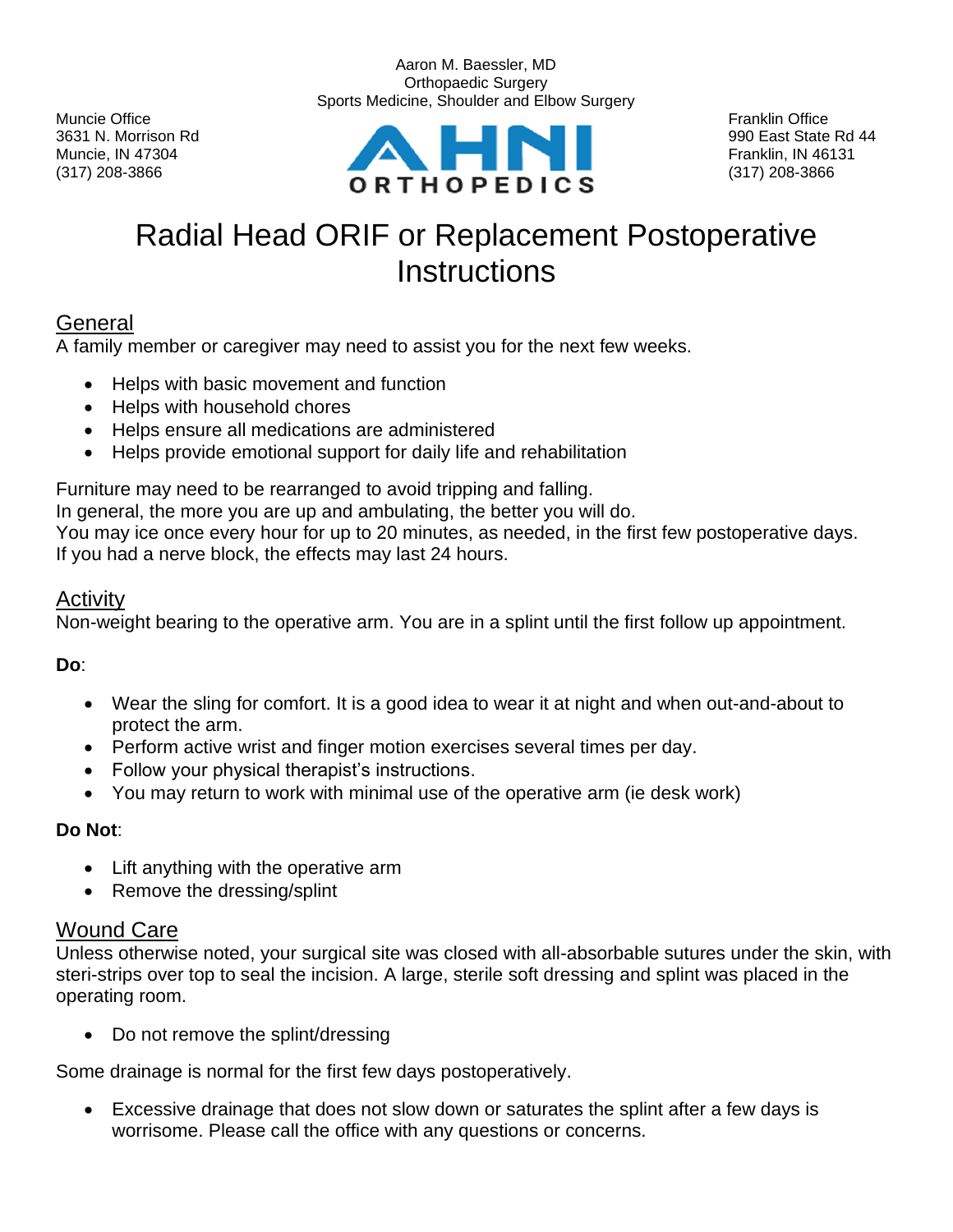Aaron M. Baessler, MD Orthopaedic Surgery Sports Medicine, Shoulder and Elbow Surgery

Muncie Office **Franklin Office** Franklin Office **Franklin Office** Franklin Office **Franklin Office** 



Some redness around the incision is also normal in the first week postoperatively.

• If the wound becomes progressively more red, swollen, or painful after several days, please call the office.

### **Medications**

Unless otherwise noted, you will be given prescriptions for the following medications: Aspirin 81 mg daily (4 weeks total)

• Helps prevent blood clots postoperatively

Oxycodone/acetaminophen (Percocet) 5 mg every 4 hours as needed (1 week total)

- Strong pain medication that can cause addiction
- Indiana law only allows prescription of 1 weeks' worth of narcotics
- Only use this as a last resort
- May cause nausea, constipation, drowsiness, altered mentation

Docusate (Colace) 100 mg twice daily (2 weeks total)

• This helps prevent constipation associated with oxycodone

Ondansetron (Zofran) 4 mg dissolved on tongue every 6 hours as needed for nausea

• For postoperative nausea

#### **Showering**

You may shower on postoperative day 3

- Leave the splint in place. Do NOT get the splint wet.
- You need to figure out a way to keep the splint/operative arm dry. Sponge baths work well. A sealed garbage bag around the arm works, but often can leak into the dressing. Be careful if using this technique.

Do NOT soak or submerge under water (bath tub, hot tub, pool).

• Until wound is completely healed (usually around 6 weeks)

## Driving

You may return to driving if:

- You are completely off narcotic pain medications
- Strength and reflexes are back to normal
- Typically no earlier than 2 weeks postoperatively

#### Follow-up